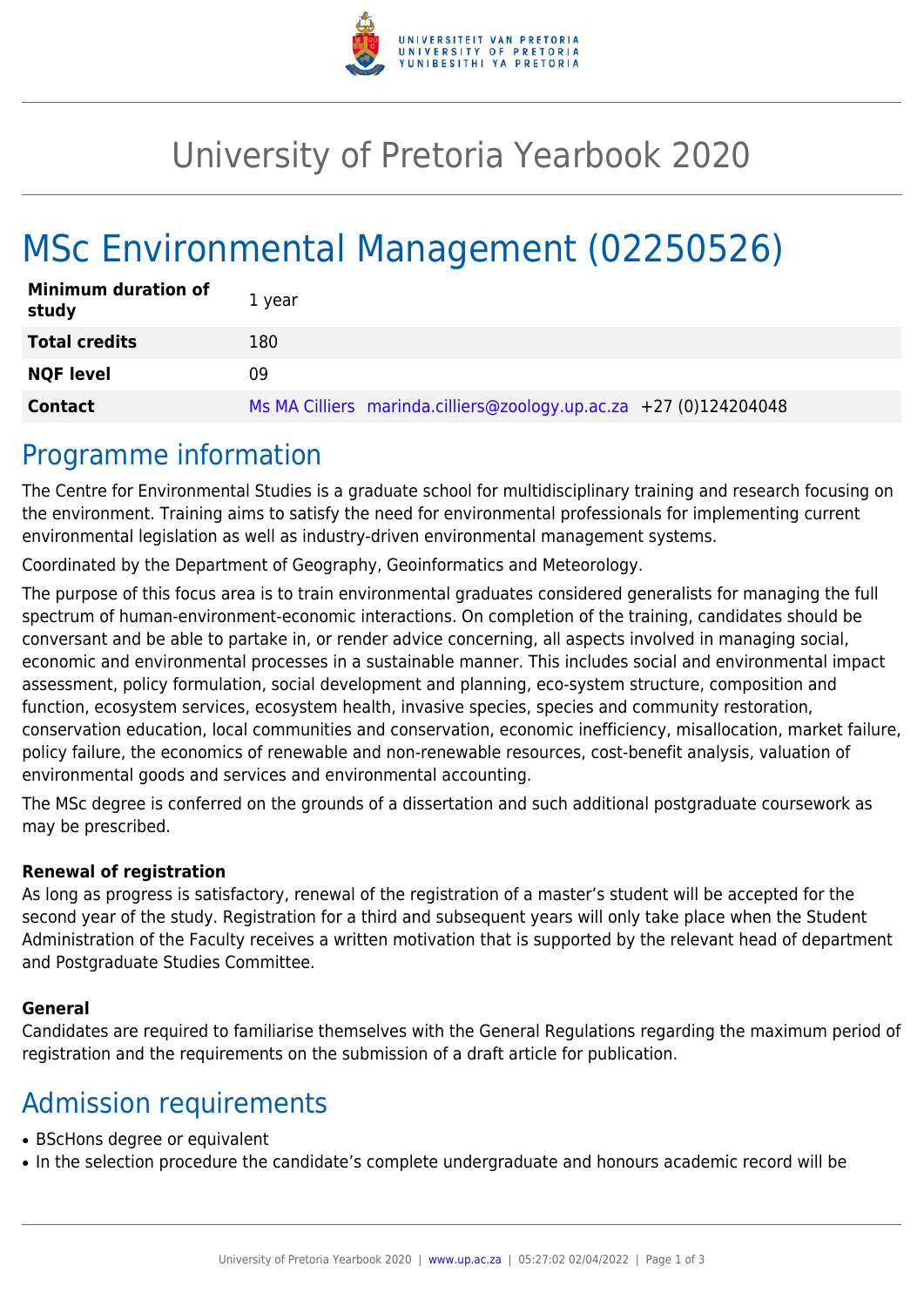

considered.

- Additional courses in economics or related topics may be prescribed for students, depending on their academic background.
- At least a final grade point average of 65% for the preceding degree.
- SAOA evaluation compulsory. (NOF level 8 required)

## Promotion to next study year

The progress of all master's candidates is monitored biannually by the supervisor and the postgraduate coordinator. A candidate's study may be terminated if the progress is unsatisfactory or if the candidate is unable to finish his/her studies during the prescribed period.

Subject to exceptions approved by the Dean, on recommendation of the relevant head of department, and where applicable, a student may not enter for the master's examination in the same module more than twice.

## Pass with distinction

The MSc degree is conferred with distinction to candidates who obtain a final average mark of at least 75% and a mark of at least 75% for the dissertation/mini-dissertation from each of the members of the examination panel. Where a member of the examination panel awards a mark of less than 75% for the dissertation/mini-dissertation, that member of the examination panel must offer, in writing, support for his/her decision, or indicate in writing that he/she supports the examination committee's decision to confer the degree with distinction.